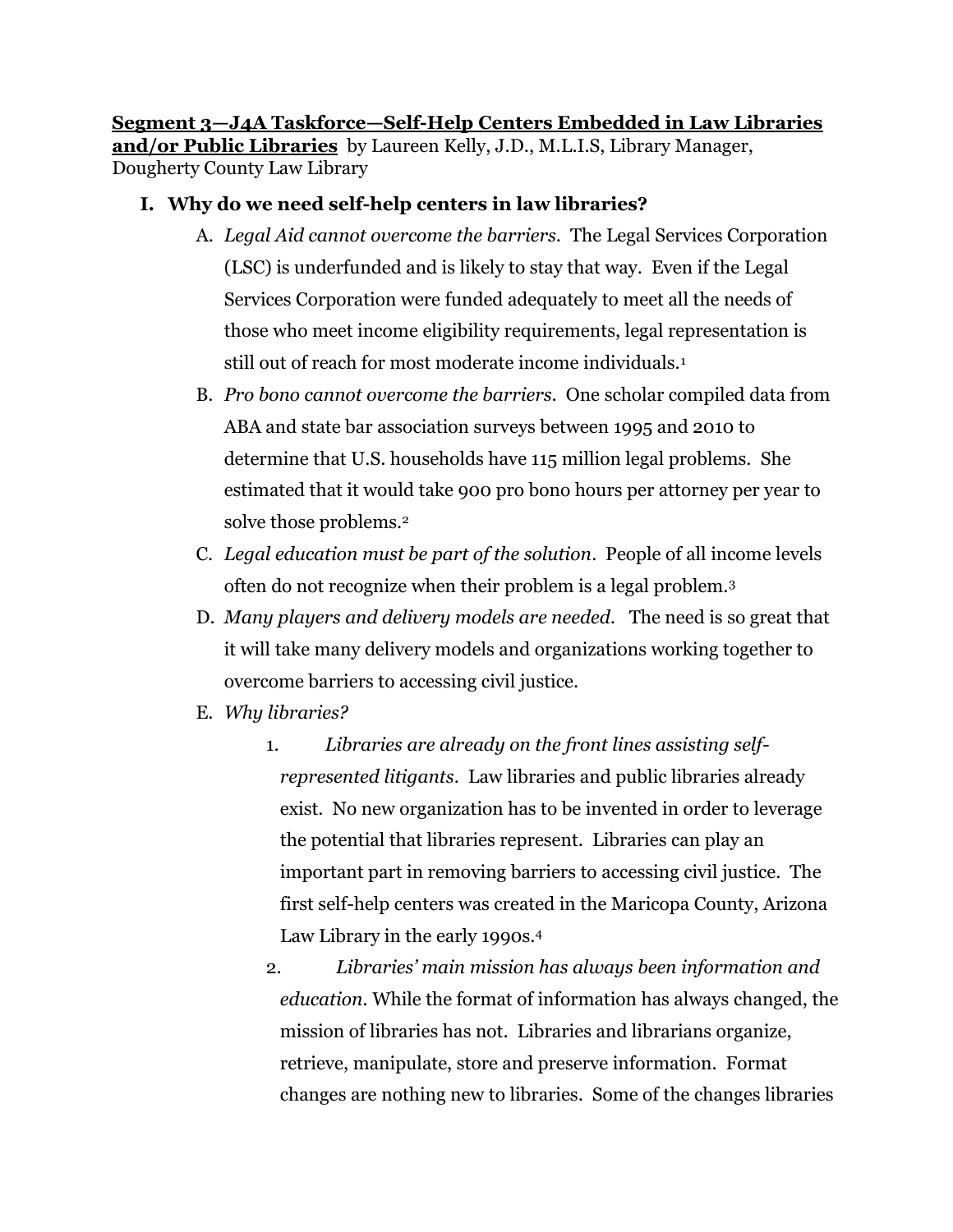have experienced include: clay tablets in cuneiform script in Sumer; papyrus scrolls in Alexandria; paper books of the 19<sup>th</sup> and 20th century; and the electronic avalanche of information today. Libraries are not warehouses to store information. Instead, they provide space for collaborative interaction or quiet study.5 The most important part of a library is the expertise of its staff and the services they provide.

3. *Librarians are expert knowledge managers*. The key Librarians possess essential skills to develop self –help websites, and librarians have skills that are not generally the strength of legal services staff. It has been predicted that by the year 2020, about 1.7 megabytes of new information will be created every second for every person on earth.<sup>6</sup> Currently only 0.5% of all data is ever used. Librarians are needed now more than ever to deal with the issue of information overload.7 We need knowledge workers who know how to find, organize, use and store all the information that is thrown at us every day.

- 4. *Libraries are non-threatening, neutral places*. 90% of users at the Dougherty County Law Library are laypeople. For the untrained, legal questions are bewildering in their complexity. Even users who distrust lawyers and the legal system feel comfortable seeking help at the law library.
- 5. *Law librarians avoid the unauthorized practice of law.*
	- a. The American Association of Law Libraries' *Code of Ethics* forbids the unauthorized practice of law.<sup>8</sup>
	- b. As Richard Zorza points out in his 2012 White Paper, *The Sustainable 21st Century Law Library and Access to Justice*, the "best protection" for "anxiety" over violating UPL rules is "clear written guidelines and a robust and ongoing staff educational program for all staff, well integrated into operations and staff development."<sup>9</sup>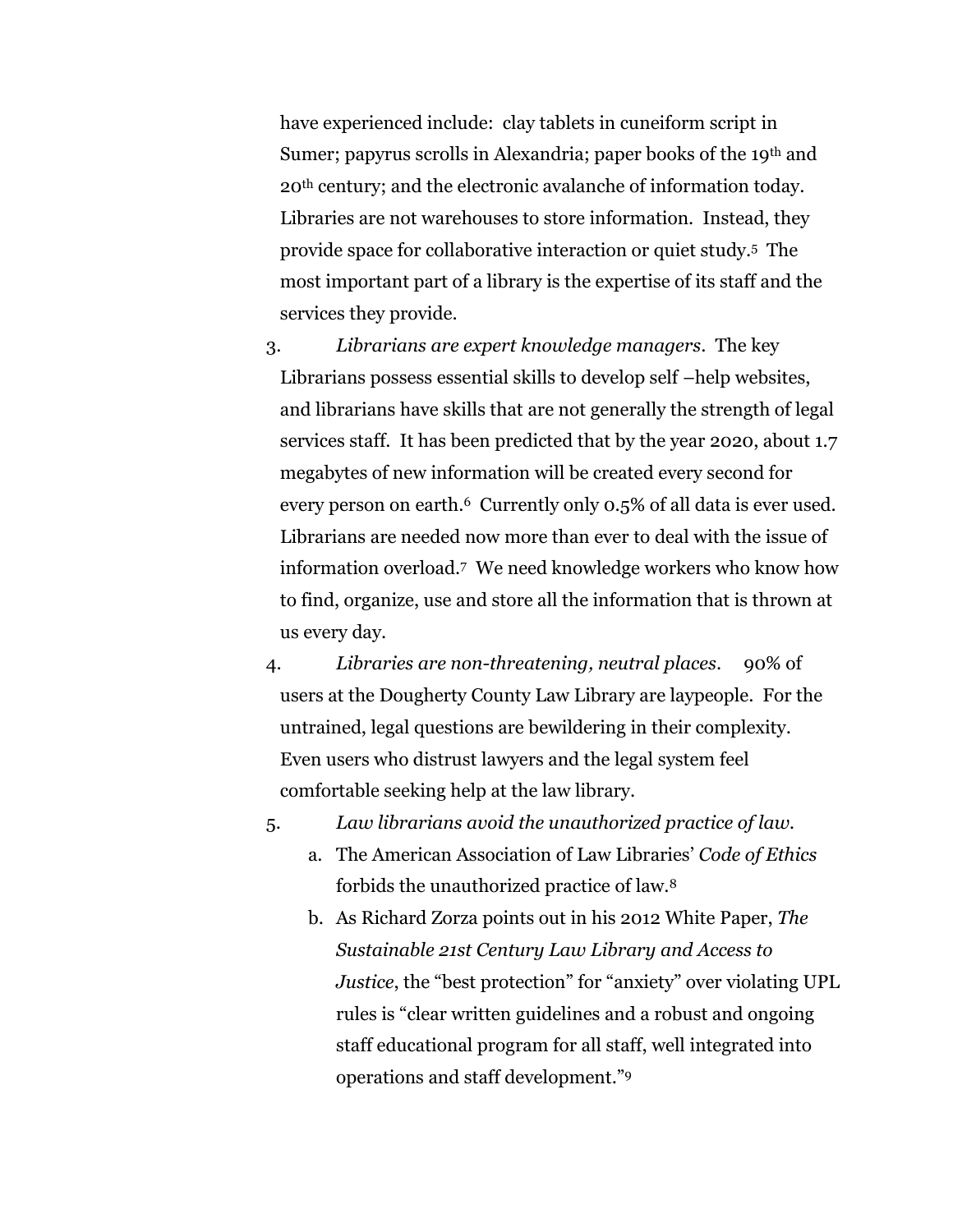- c. Many law librarians across the country have created programs to teach public librarians how to handle legal reference questions while avoiding the unauthorized practice of law. Law Librarians know the types of issues selfrepresented litigants bring to the library, and they are experienced in drawing the line.
- d. Courthouse staff very frequently misunderstand the line between legal information and legal advice. They either refuse to give information that they could give, or they give legal advice without realizing it. More often than not, the legal advice they give is incorrect. Law librarians can play a key part in training staff to avoid UPL.

## II. **What services can be offered in a law library/self-help center?**

A. Services provided by law libraries to self-represented litigants in 2015:<sup>10</sup>

| <b>Service</b>                      | % of Law Libraries |
|-------------------------------------|--------------------|
| Legal research help                 | 96%                |
| Referrals to legal aid              | 93%                |
| Computerized legal research         | 93%                |
| Telephone reference                 | 84%                |
| Collections of print materials      | 83%                |
| E-mail reference                    | 71%                |
| Pathfinders and Guides              | 64%                |
| Explaining the legal process        | 57%                |
| Maintain a website                  | 50%                |
| Document delivery                   | 49%                |
| Referral sheets to library services | 26%                |
| Chat reference                      | 20%                |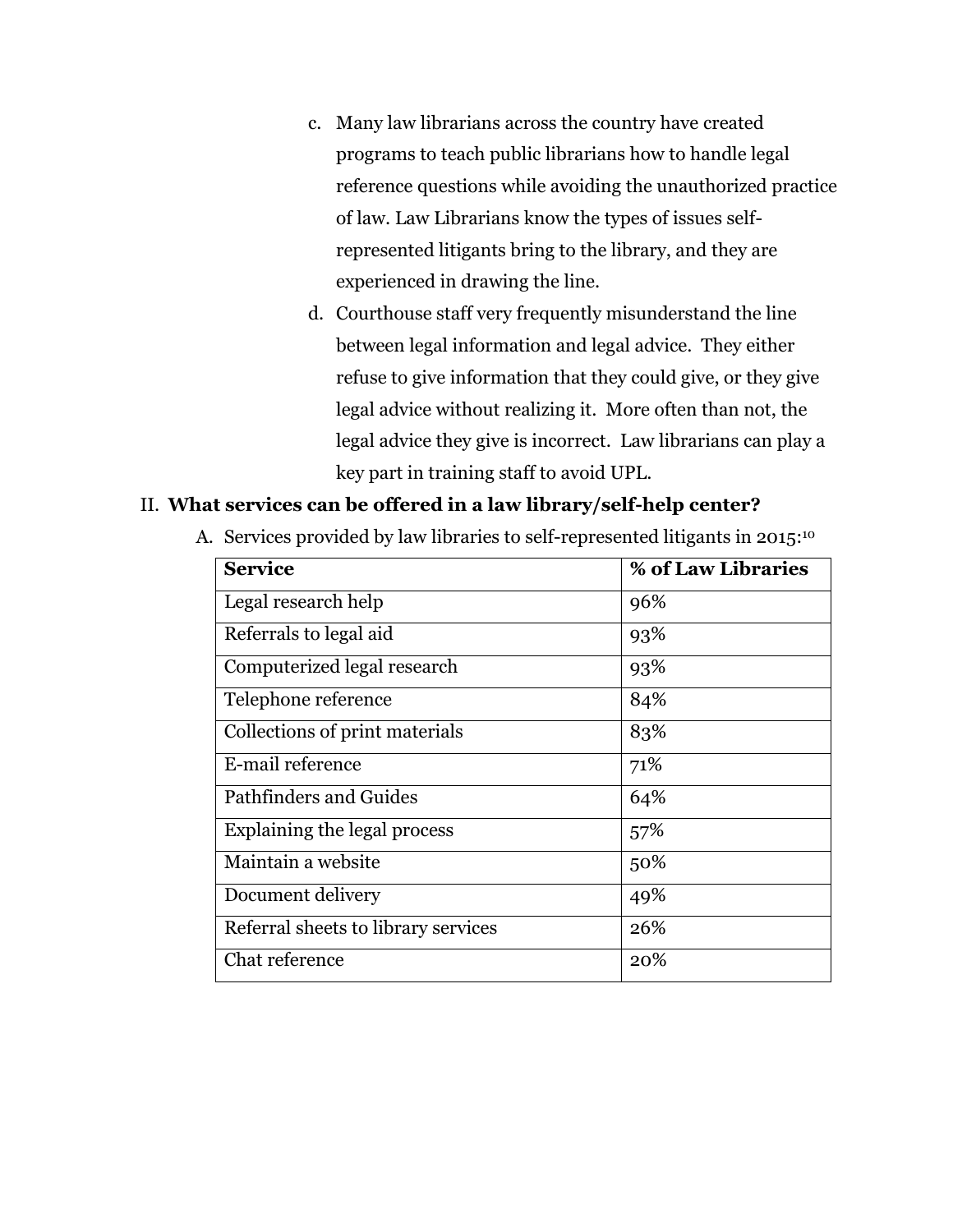B. Programs provided or hosted by law librarians to self-represented litigants in the law library in 2015: 11

| Program                                      | % of Law Libraries |
|----------------------------------------------|--------------------|
| Legal clinics by another organization        | 80%                |
| Legal clinics provided by law library        | 33%                |
| Lawyers in libraries (1-on-1 help)           | 20%                |
| Legal advice clinics (with multiple lawyers) | 17%                |
| Mediation programs with trained mediators    | 5%                 |

- C. Richard Zorza did an excellent job when he chronologically categorized the types of assistance that can be provided:<sup>12</sup>
	- 1. *Triage, Diagnosis and Referral*. The law library/self-help center needs to find out what users need to solve their legal problems, whether the library can provide it, and, if not, the best referral to make.
	- 2. *Substantive and Procedural Information and Assistance*. Users need to be connected with the best information about the substantive and procedural law that affects their situation. Most users are not interested in learning how to perform legal research. They want to be directed to the information that answers their questions.
	- 3. *Substantive and Procedural Underlying Law*. Users need to understand where the law that affects their situation comes from and how to find it.
	- 4. *Court Submission Tools (Forms and Document Assembly) and Assistance*. Law libraries have provided access to forms books and forms databases for a long time. Forms need to become more uniform and more user-friendly. As e-filing becomes more widespread, law libraries provide access to the technology and help that makes e-filing possible for the self-represented.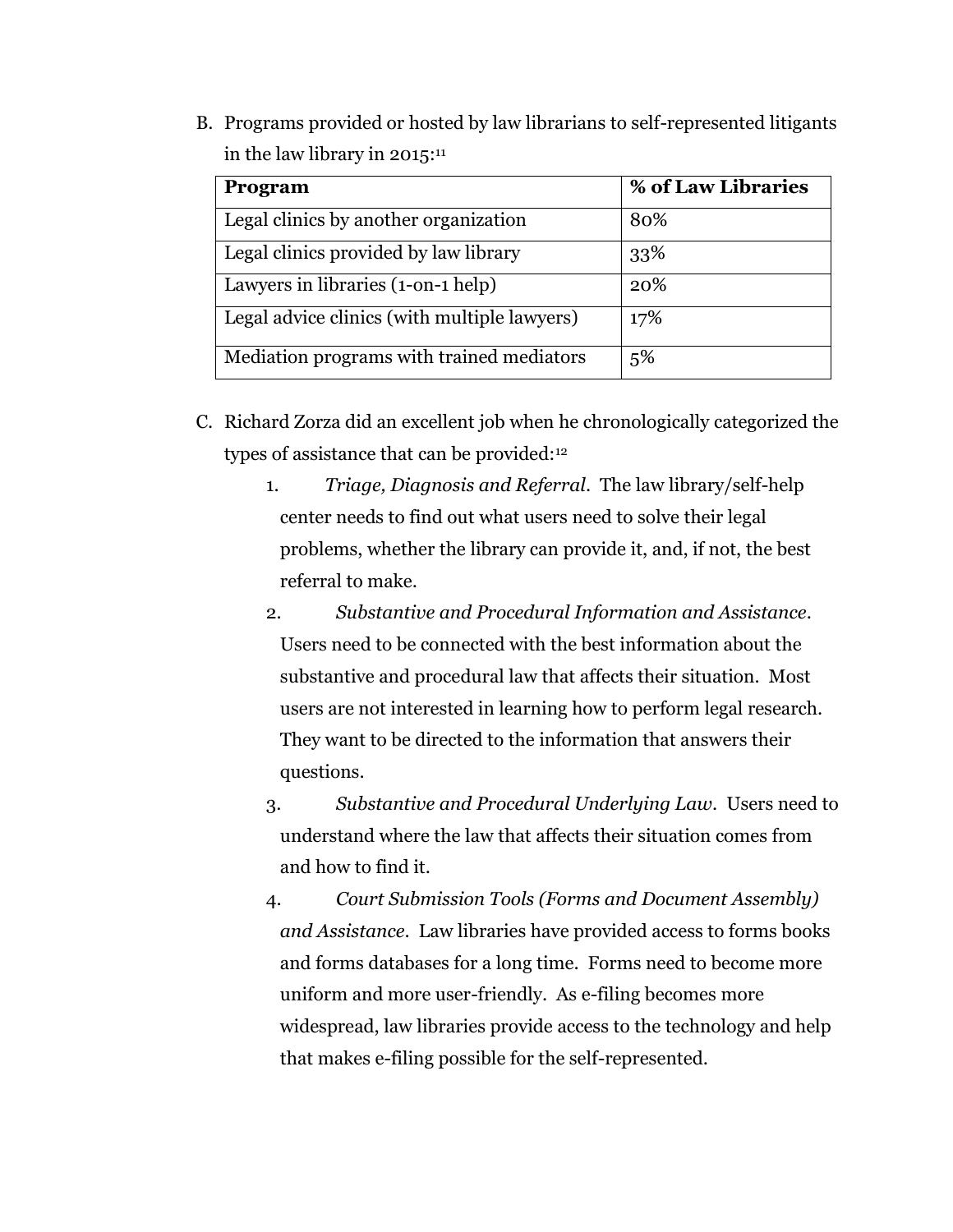5. *Court Preparation Tools*. Assistance with preparing their cases is much less common than the other services offered to selfrepresented litigants. Some self-help centers have instructional videos, while others have classes and workshops to help people prepare their cases. Some self-help centers have attorneysupervised staff who help people fill out their forms. The discovery process is an area where self-represented litigants need easy-tounderstand information and forms.

6. *Court Support and Navigation Tools and Assistance*. Very few self-help centers provide assistance with understanding how to prepare for court hearings. Some courts have prepared evidentiary guides for self-represented litigants. Evidence books designed for lawyers are incomprehensible to laypeople. This is an area that needs developing.

- 7. *Follow up Tools and Assistance*. Self-represented litigants need help enforcing their court orders, understanding how to comply with them, challenging them or modifying them.
- 8. *Preventive Tools and Assistance*. If people understood more about common areas of the law, they would be more likely to avoid legal problems. Areas that are frequently problematic due to lack of understanding preventive measures include: used car purchases, automotive repossessions, auto repairs, home repairs and visitation between unmarried parents.
- 9. *Planning Services*. Providing informational services about legal planning is important for people who do not have relationships with lawyers. Most lower and middle income people do not have wills or powers of attorney. Middle-income people who want to start a business do not know where to find information on the legal issues that affect them.

## **III. Why is the pilot project in Dougherty County?**

A. *Geography is destiny*. The availability of civil justice resources varies hugely both between and within states "In this context, geography is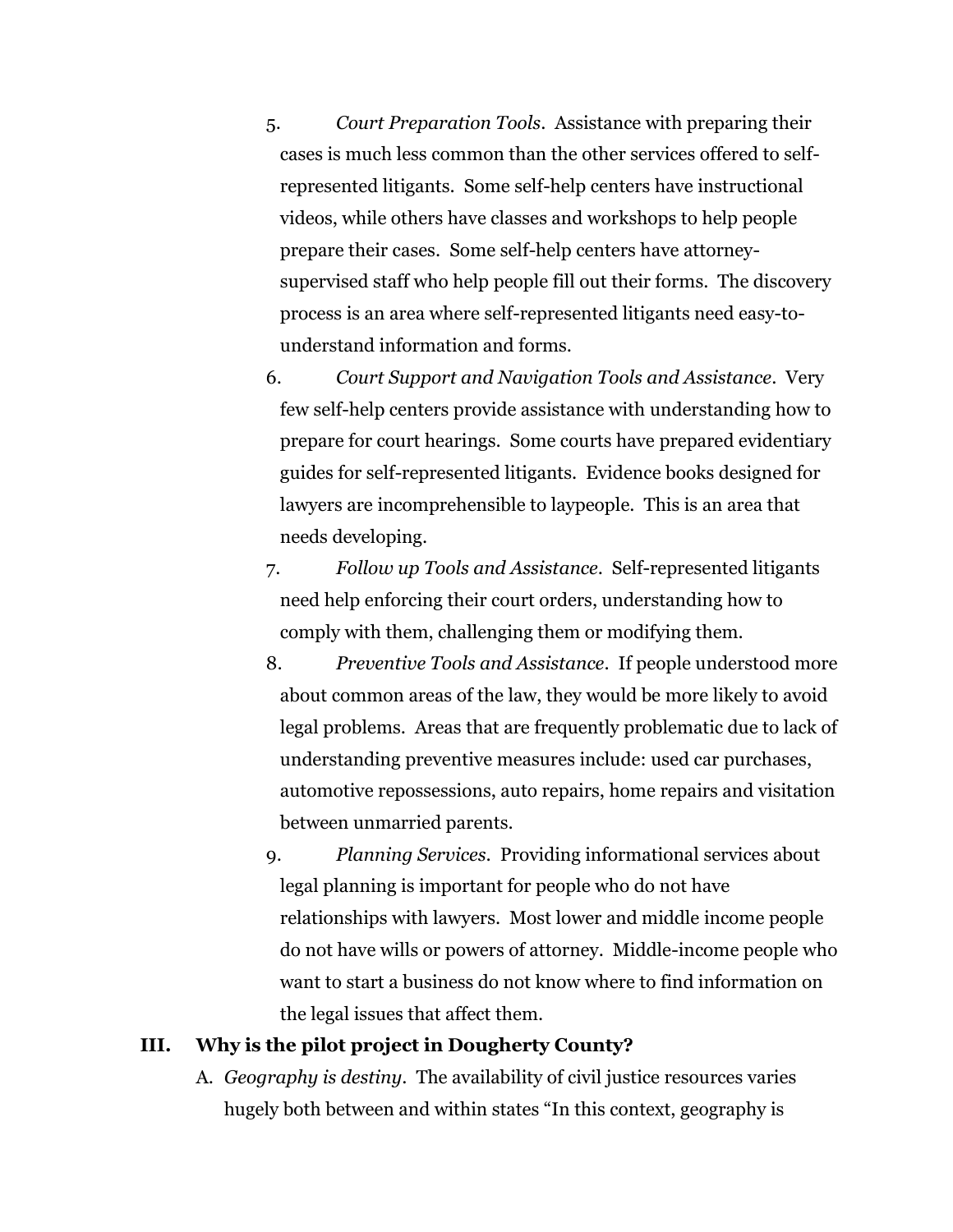destiny: the services available to people from eligible populations who face civil justice problems are determined not by what their problems are or the kinds of services they may need, but rather by where they happen to live."13 Smaller law libraries in rural areas tend to be less well-funded that law libraries in major metropolitan areas.<sup>14</sup>

- B. *Digital divide.* "Rural Americans are 7 to 12 percentage points less likely than those in urban and suburban areas to say they have a smartphone, traditional computer or tablet computer."<sup>15</sup> Rural areas "still lack the infrastructure needed for high-speed internet, and what access these areas do have tends to be slower than that of nonrural areas." <sup>16</sup> You can see a county map of Georgia's broadband access on the Broadbandnow website at [https://broadbandnow.com/Georgia.](https://broadbandnow.com/Georgia)
- C. *We serve users from a wide geographic area*. Our 2016/2017 user statistics show that he assisted users from a 47-county radius.
- D. *We serve a diverse group of users, including a large percentage of minorities*. Only 27% of Dougherty County residents are white alone; 70% are African American and 3% are Hispanic.17 12% of residents are 65 or older, and 12% of residents have a disability.18 29% of residents live in poverty.<sup>19</sup> Only 19% of residents have a Bachelor's degree or higher.<sup>20</sup>
- E. *Low literacy level*. According to the National Center for Education Statistics, 20% of Dougherty County residents lack basic prose literacy skills.<sup>21</sup> 18% - 21% of mothers in Dougherty County lack a high school diploma.22 Poor maternal education
- F. *Many nearby counties have a shortage of lawyers*. Five counties that share a border with Dougherty County have a severe shortage of lawyers.<sup>23</sup>

## **IV. What we hope to achieve**

- A. Meaningful access to justice for people who have nowhere else to turn.
- B. Referrals to attorneys for users who cannot handle their problems on their own.
- C. Increased efficiency of self-represented cases in the court docket.
- D. Increased confidence in the justice system among users.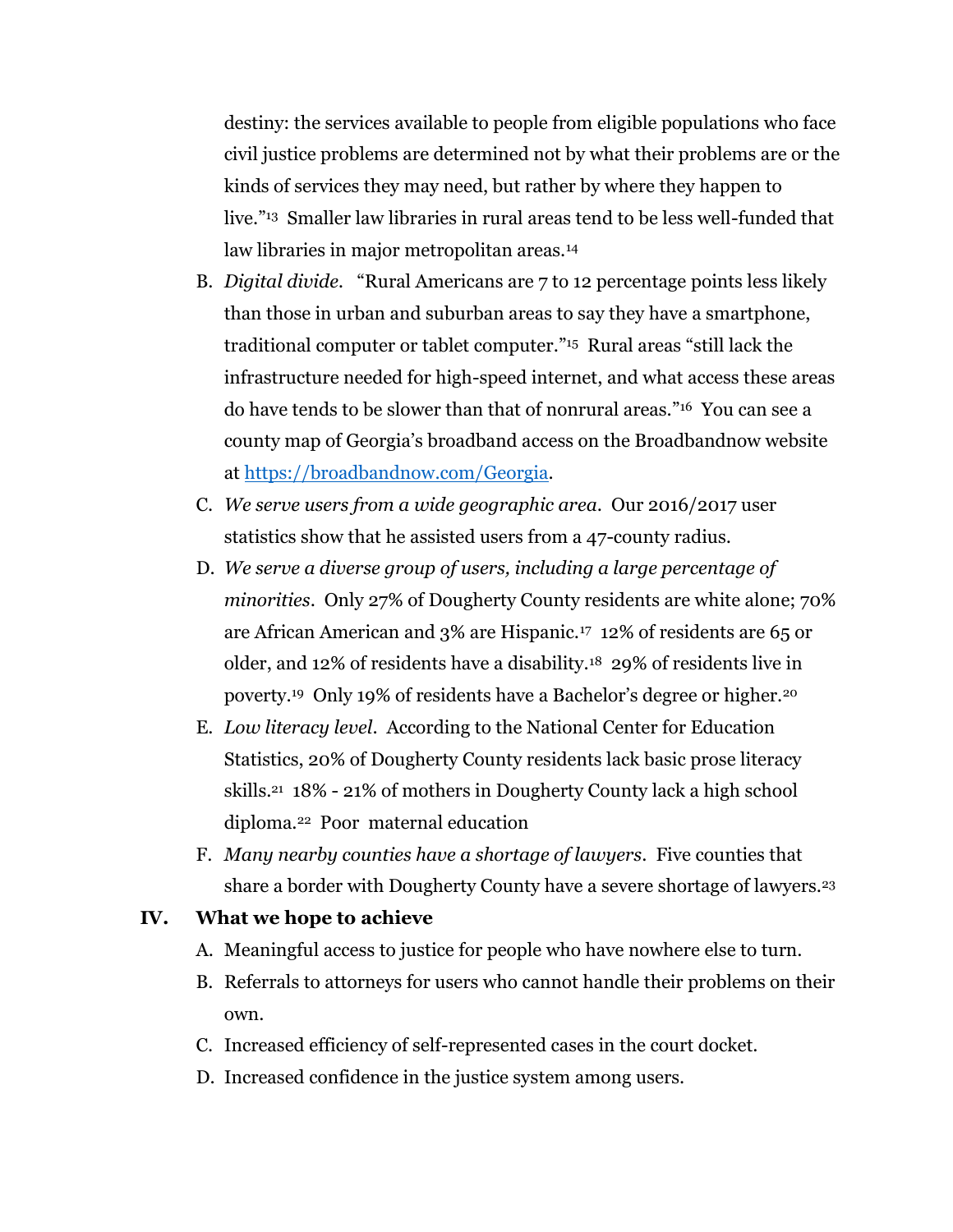- V. How will we help LEP and the disabled?
	- A. LEP
- 1.The ideal solution is a bilingual staff member or access to interpreters.
- 2. Referrals to agencies who have bilingual staff. The Southwest Georgia Office of Georgia Legal Services has bilingual staff who speak Spanish.
- 3. Referrals to bilingual legal information. The Georgia Legal Services website has information services in 17 languages. See [www.georgialegalaid.org.](http://www.georgialegalaid.org/)
- B. Disabled
	- 1. *Visually impaired*. We help the visually impaired by reading to them and filling out forms for them. Webmasters need to create websites that are accessible to the visually impaired. Audio resources on the website are ideal.
	- 2. *Hearing impaired*. The ideal solution is staff who know sign language. We have helped the hearing impaired by using a notepad to write questions and answers. TTY telephones, email and texting are other ways to help the hearing impaired.
	- 3. *Mental health issues*. We serve people with mental health issues on a regular basis. We are very fortunate in our resources to help users with mental health problems: one of our employees has a Master's degree in forensic psychology, and Dougherty County has a mental health court that serves as a model for the nation.
	- 4. *Physical health issues*. As public places, law libraries and self-help centers should follow ADA guidelines about the physical layout of their facilities. Staff should be trained to recognize when they should call for medical help. Recently we had a patron with Type II Diabetes who experienced an episode of low blood sugar. We were able to give her a snack to raise her blood sugar.
- C. The key to helping both LEP and the disabled is staff training and sensitivity.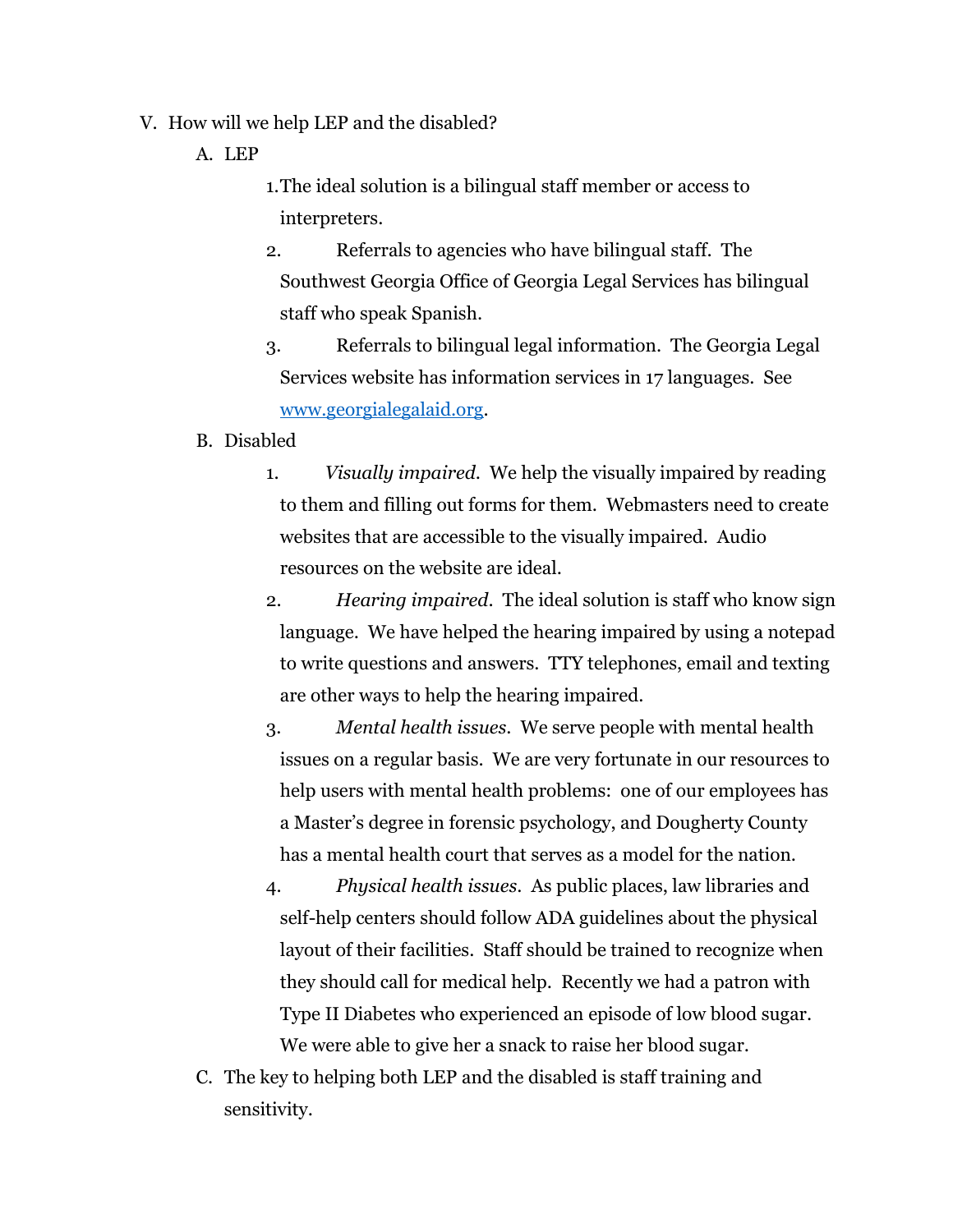If you have any questions about how you can use law libraries and/or self-help centers in your judicial district, please do not hesitate to contact me.

Laureen Kelly 225 Pine Ave. #212 P.O. Box 1827 Albany, Georgia 31702-1827 (229) 431-2133 (phone) [lkelly@dougherty.ga.us](mailto:lkelly@dougherty.ga.us) [www.albany.ga.us/lawlibrary](http://www.albany.ga.us/lawlibrary)

 $\overline{a}$ <sup>1</sup> American Bar Association, Commission on the Future of Legal Services, *Report on the Future of Legal Services in the United States*, r Association (2016), [https://www.americanbar.org/content/dam/aba/images/abanews/2016FLSReport\\_FN](https://www.americanbar.org/content/dam/aba/images/abanews/2016FLSReport_FNL_WEB.pdf)  $L$  WEB.pdf (last visited Oct. 15, 2017).

<sup>2</sup> Gillian K. Hadfield, *Innovating to Improve Access: Changing the Way Courts Regulate Legal Markets*, Daedalus 5 (2014), available at <https://works.bepress.com/ghadfield/56/download/> (last visited Oct. 15, 2017). <sup>3</sup> American Bar Association, Commission on the Future of Legal Services, *Report on the Future of Legal Services in the United States* (2016), available at [https://www.americanbar.org/content/dam/aba/images/abanews/2016FLSReport\\_FN](https://www.americanbar.org/content/dam/aba/images/abanews/2016FLSReport_FNL_WEB.pdf) L WEB.pdf (last visited Oct. 15, 2017). <sup>4</sup> American Bar Association, Standing Committee on the Delivery of Legal Services, *The Self-Help Center Census: A National Survey* (Aug. 2014), available at [https://www.americanbar.org/content/dam/aba/administrative/delivery\\_legal\\_service](https://www.americanbar.org/content/dam/aba/administrative/delivery_legal_services/ls_del_self_help_center_census.authcheckdam.pdf) [s/ls\\_del\\_self\\_help\\_center\\_census.authcheckdam.pdf](https://www.americanbar.org/content/dam/aba/administrative/delivery_legal_services/ls_del_self_help_center_census.authcheckdam.pdf) (last visited Oct. 15, 2017). <sup>5</sup> Alena Ptak-Danchak, Proceedings of the International Association of Scientific and Technological University Libraries (IATUL) Conference, Paper 1 (2012) *21st Century Librarians for 21st Century Libraries*, available at <http://docs.lib.purdue.edu/iatul/2012/papers/1> (last visited Oct. 15, 2017). <sup>6</sup> Bernard Marr, *Big Data: 20 Mind-Boggling Facts Everyone Must Read*, Forbes Magazine, September 30, 2015, available at [https://www.forbes.com/sites/bernardmarr/2015/09/30/big-data-20-mind-boggling](https://www.forbes.com/sites/bernardmarr/2015/09/30/big-data-20-mind-boggling-facts-everyone-must-read/#249d3ac317b1)[facts-everyone-must-read/#249d3ac317b1](https://www.forbes.com/sites/bernardmarr/2015/09/30/big-data-20-mind-boggling-facts-everyone-must-read/#249d3ac317b1) (last visited 10/15/2017).

<sup>7</sup> Ibid.

<sup>8</sup> American Association of Law Libraries (AALL), *AALL Ethical Principles* (approved by the AALL membership April 5, 1999), available at

[https://www.aallnet.org/mm/Leadership-Governance/policies/PublicPolicies/policy](https://www.aallnet.org/mm/Leadership-Governance/policies/PublicPolicies/policy-ethics.html)[ethics.html](https://www.aallnet.org/mm/Leadership-Governance/policies/PublicPolicies/policy-ethics.html) (last visited Oct. 16, 2017).

<sup>9</sup> Richard Zorza, The Sustainable 21st Century Law Library and Access to Justice: Vision, Deployment and Assessment for Access to Justice 23-24 (2012), available at

<http://www.zorza.net/LawLibrary.pdf> (last visited Oct. 15, 2017).

<sup>10</sup> Chi Hyon Song, Joan Bellistri & Sara Galligan, *Law Libraries Serving Selfrepresented Litigants*, Trends in State Courts (2015), available at

[http://www.ncsc.org/~/media/Microsites/Files/Trends%202015/LawLibrariesServing](http://www.ncsc.org/~/media/Microsites/Files/Trends%202015/LawLibrariesServing_Song_Bellistri_Galligan.ashx) Song\_Bellistri\_Galligan.ashx (last visited 10/15/2017).